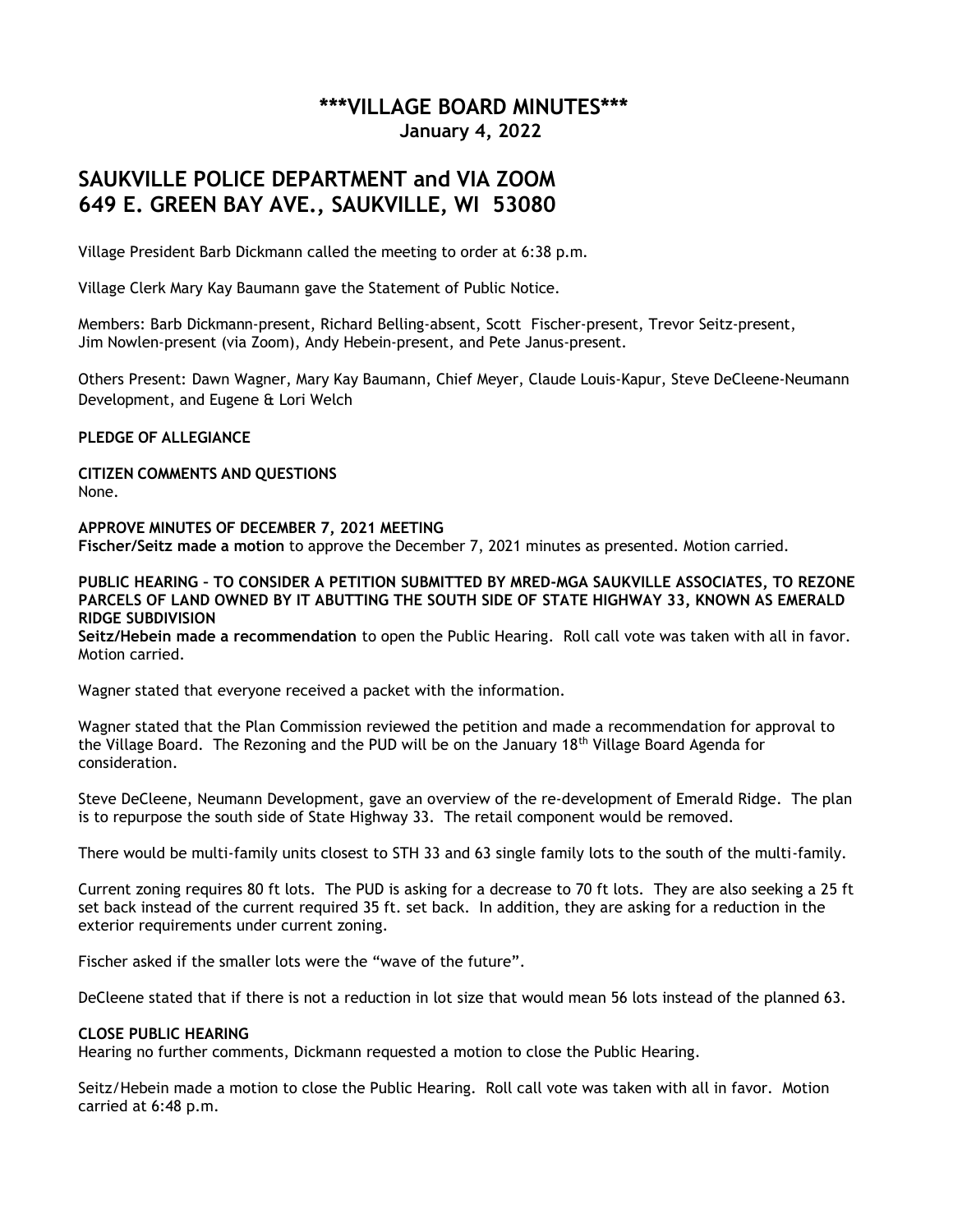## **COMMUNICATIONS**

## **REPORT FROM THE VILLAGE PRESIDENT**

Dickmann read and presented Eugene Welch with a proclamation recognizing Adult Crossing Guard Week – January 10-14<sup>th</sup>. Dickmann thanked him for his service and keeping the young people of the Village safe.

Chief Meyer presented him with a card and thanked him for doing an excellent job.

#### **REPORT FROM THE VILLAGE ADMINISTRATOR**

Wagner thanked Welch for doing a great job for the Village.

**ORDINANCES – RESOLUTIONS – PETITIONS** None.

**REPORTS OF VILLAGE BOARD COMMITTEES Utility Committee** No report.

**Public Works Committee** No report.

**Public Safety Committee** No report.

#### **Finance Committee**

Dickmann reported on the meeting of January 4, 2022.

Claims for November 2021 in the Amount of \$401,833.73 were reviewed and approved.

The Budget Watch and Investment Report were reviewed.

Committee went into Closed Session with no action being taken.

A recommendation was made to the Village Board to approve the Kapur – Addendum #2 to Consultant Agreement.

**Seitz/Fischer made a motion** to approve the Kapur – Addendum #2 to Consultant Agreement. Motion carried.

#### Other Matters:

A request for bids for repair of the Dekora Woods water tower has been posted. This project will be funded by the 2020 Borrowing.

The Chamber is holding a "After the Holidays" Social on Wednesday, January 12th. Please inform Mary Kay if you would like to attend.

The 2022 Capital Projects will be on the January  $18<sup>th</sup>$  Finance Committee Agenda.

## **REPORTS OF SPECIAL COMMITTEES**

#### **Plan Commission**

Dickmann reported on the meeting of January 4, 2022.

A Public Hearing was held regarding the PUD for the Emerald Ridge Subdivision on the south side of STH 33. A recommendation was made to the Village Board for approval.

A sign request for Kilian Management (McDonalds) was reviewed and approved.

**Community Development Authority/Industrial Review Committee** No report.